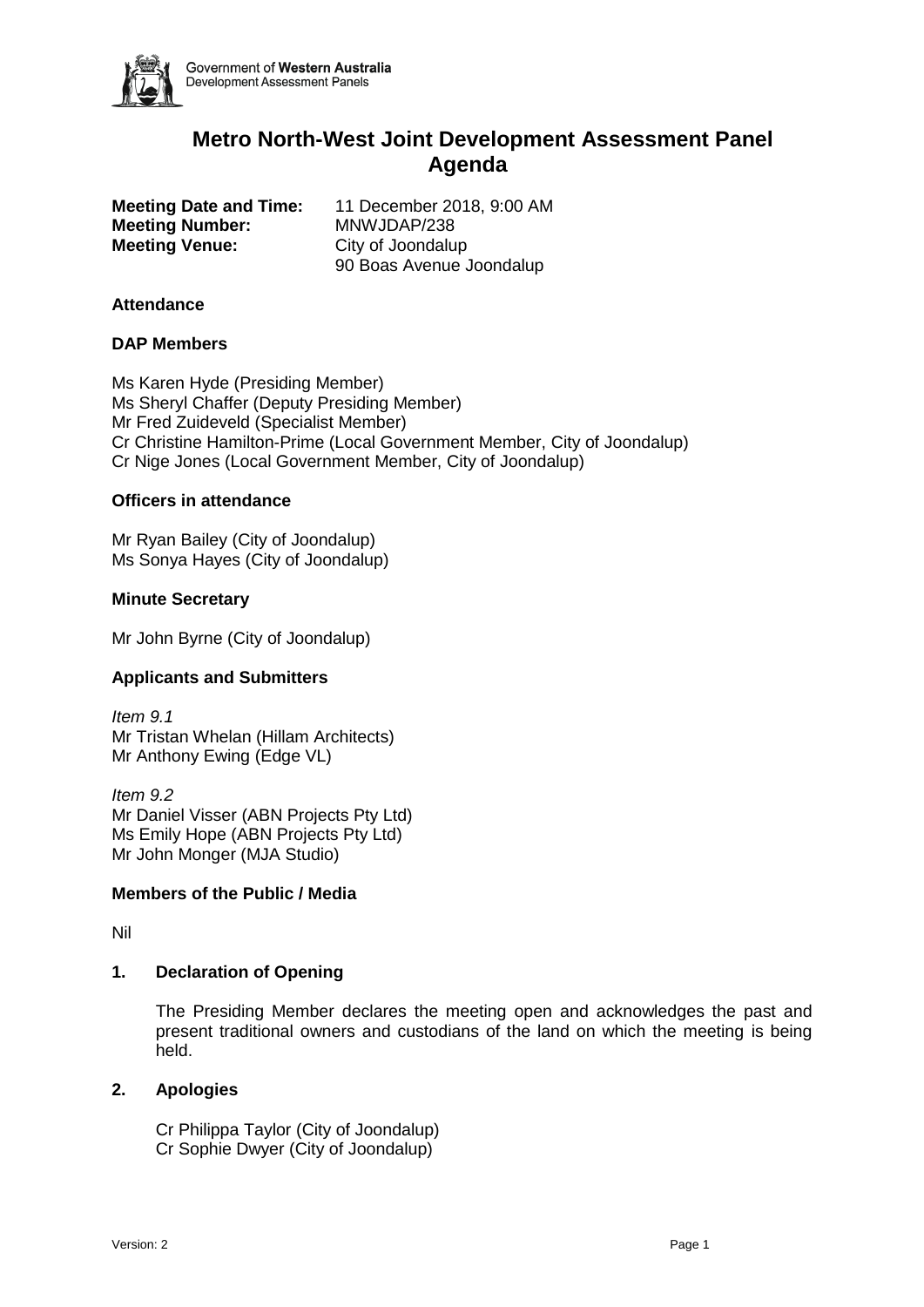

# **3. Members on Leave of Absence**

Nil

#### **4. Noting of Minutes**

Signed minutes of previous meetings are available on the [DAP website.](https://www.planning.wa.gov.au/7578.aspx)

#### **5. Declarations of Due Consideration**

Any member who is not familiar with the substance of any report or other information provided for consideration at the DAP meeting must declare that fact before the meeting considers the matter.

# **6. Disclosure of Interests**

Nil

#### **7. Deputations and Presentations**

**7.1** Mr John Monger (MJA Studio) presenting in support of the application at Item 9.2. The presentation will address the incorporation of three bedroom apartment and change of bin store location.

The City of Joondalup may be provided with the opportunity to respond to questions of the panel, as invited by the Presiding Member.

#### **8. Form 1 – Responsible Authority Reports – DAP Applications**

Nil

#### **9. Form 2 – Responsible Authority Reports – Amending or cancelling DAP development approval**

| 9.1 | <b>Property Location:</b><br><b>Development Description:</b><br>Proposed Amendment:<br>Applicant:<br>Owner:<br>Responsible Authority:<br>DAP File No:        | Lot 1 (113) Grand Boulevard Joondalup<br>Mixed Use 16 Storey Development<br>To amend an aspect of the development approved<br>which, if amended, would not substantially change<br>the development approved<br><b>Hillam Architects</b><br>Edge Holdings No.5 Pty Ltd<br>City of Joondalup<br>DAP/14/00657 |
|-----|--------------------------------------------------------------------------------------------------------------------------------------------------------------|------------------------------------------------------------------------------------------------------------------------------------------------------------------------------------------------------------------------------------------------------------------------------------------------------------|
| 9.2 | <b>Property Location:</b><br><b>Development Description:</b><br><b>Proposed Amendment:</b><br>Applicant:<br>Owner:<br>Responsible Authority:<br>DAP File No: | Lot 703 (50) Marri Road, Duncraig<br>22 Multiple Dwellings<br>Reduction to 21 multiple dwellings and relocation<br>of bin store.<br><b>ABN Projects Pty Ltd</b><br><b>CCW Children's Fund Pty Ltd</b><br>City of Joondalup<br>DAP/16/01089                                                                 |